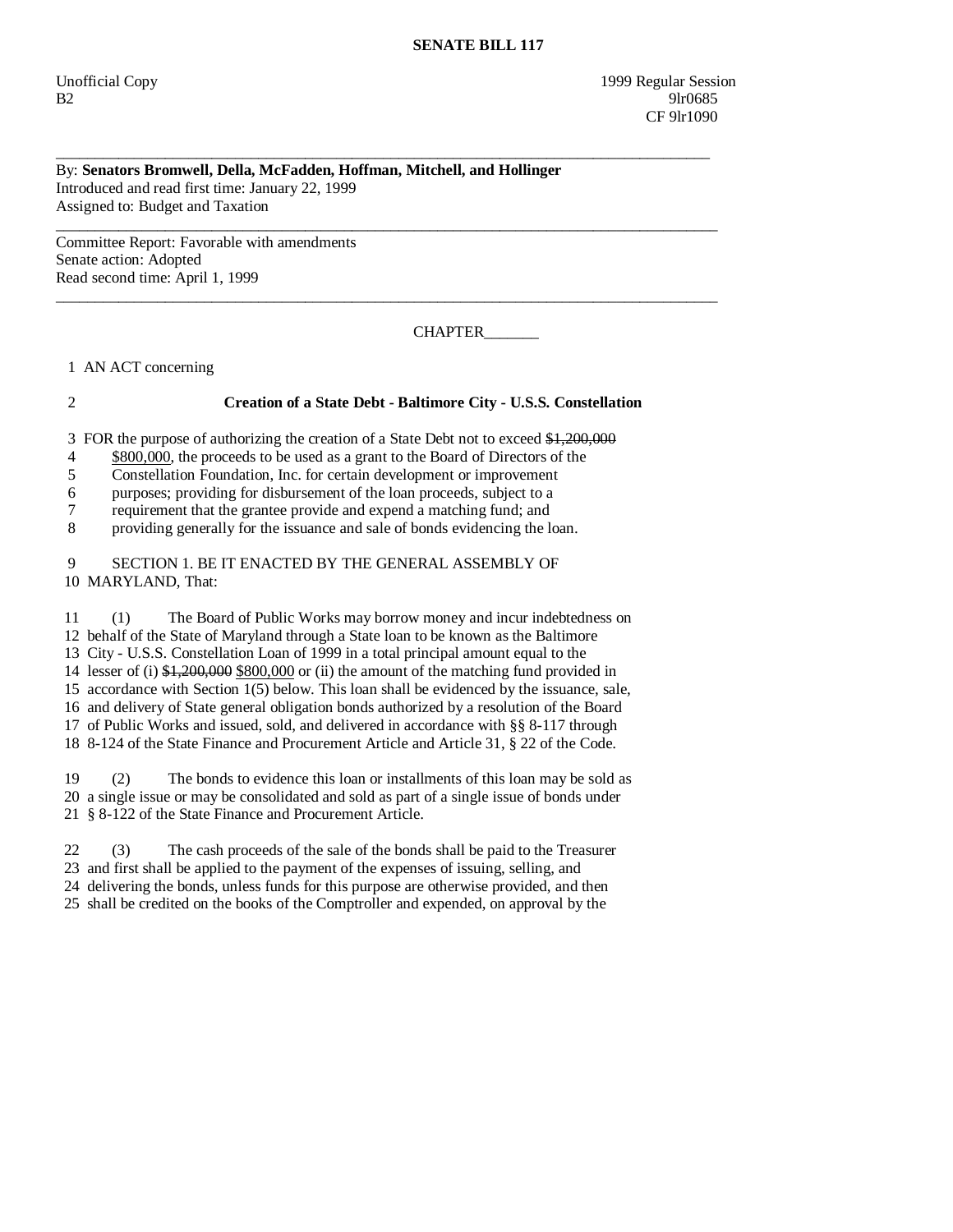### **2 SENATE BILL 117**

1 Board of Public Works, for the following public purposes, including any applicable

2 architects' and engineers' fees: as a grant the Board of Directors of the Constellation

 3 Foundation, Inc. for the design, repair, restoration, improvement, and preservation of 4 the U.S.S. Constellation.

 5 (4) An annual State tax is imposed on all assessable property in the State in 6 rate and amount sufficient to pay the principal of and interest on the bonds, as and 7 when due and until paid in full. The principal shall be discharged within 15 years 8 after the date of issuance of the bonds.

9 (5) (a) The grantee shall provide and expend a matching fund.

 10 (b) No part of the grantee's matching fund may be provided, either 11 directly or indirectly, from funds of the State, whether appropriated or 12 unappropriated. No part of the fund may consist of real property. The fund may 13 consist of in kind contributions made after January 1, 1993 or funds expended prior to 14 the effective date of this Act and after January 1, 1993. The matching fund, including 15 in kind contributions, may consist of items that are necessary to the renovation of the 16 ship, including but not limited to tools and tooling, utilities, and the rental and repair 17 of facilities. In case of any dispute as to the amount of the matching fund or what 18 money or assets may qualify as matching funds, the Board of Public Works shall 19 determine the matter and the Board's decision is final.

 20 (c) The grantee shall present evidence to the satisfaction of the Board of 21 Public Works of the provision and expenditure of the matching fund, and the Board of 22 Public Works shall disburse the proceeds of the grant under the provisions of this Act 23 for the purposes set forth in Section 1(3) above, both to be done in installments.

 24 (d) As the grantee provides and expends an installment of the matching 25 fund, which shall be equal to at least 25% of the grant amount authorized in Section 26 1(1) above, the Board of Public Works shall disburse an installment of the proceeds of 27 the grant equal to the portion of the matching fund presented at that time by the 28 grantee.

29 (e) Each installment of the matching fund shall be of at least \$100,000.

 $30 \qquad \qquad (f) \qquad (e) \qquad \qquad \text{This method of presentation of the matching fund in}$  31 installments and of the disbursement of the proceeds of the loan in installments that 32 are equal to each presentation of the matching fund shall continue until the first to 33 occur of the disbursement of the total amount of the grant or June 1, 2002.

 $\frac{1}{24}$  (f) The grantee has until June 1, 2002, to present the final 35 evidence satisfactory to the Board of Public Works that the total matching fund will 36 be provided. If satisfactory evidence is presented, the Board shall certify this fact, the 37 amount of the final installment of the matching fund, and the amount of the total 38 matching fund to the State Treasurer, and the final proceeds of the loan equal to the 39 final installment of the matching fund shall be expended for the purposes provided in 40 this Act. After June 1, 2002, any amount of the loan in excess of the amount of the 41 matching fund certified by the Board of Public Works shall be canceled and be of no 42 further effect.